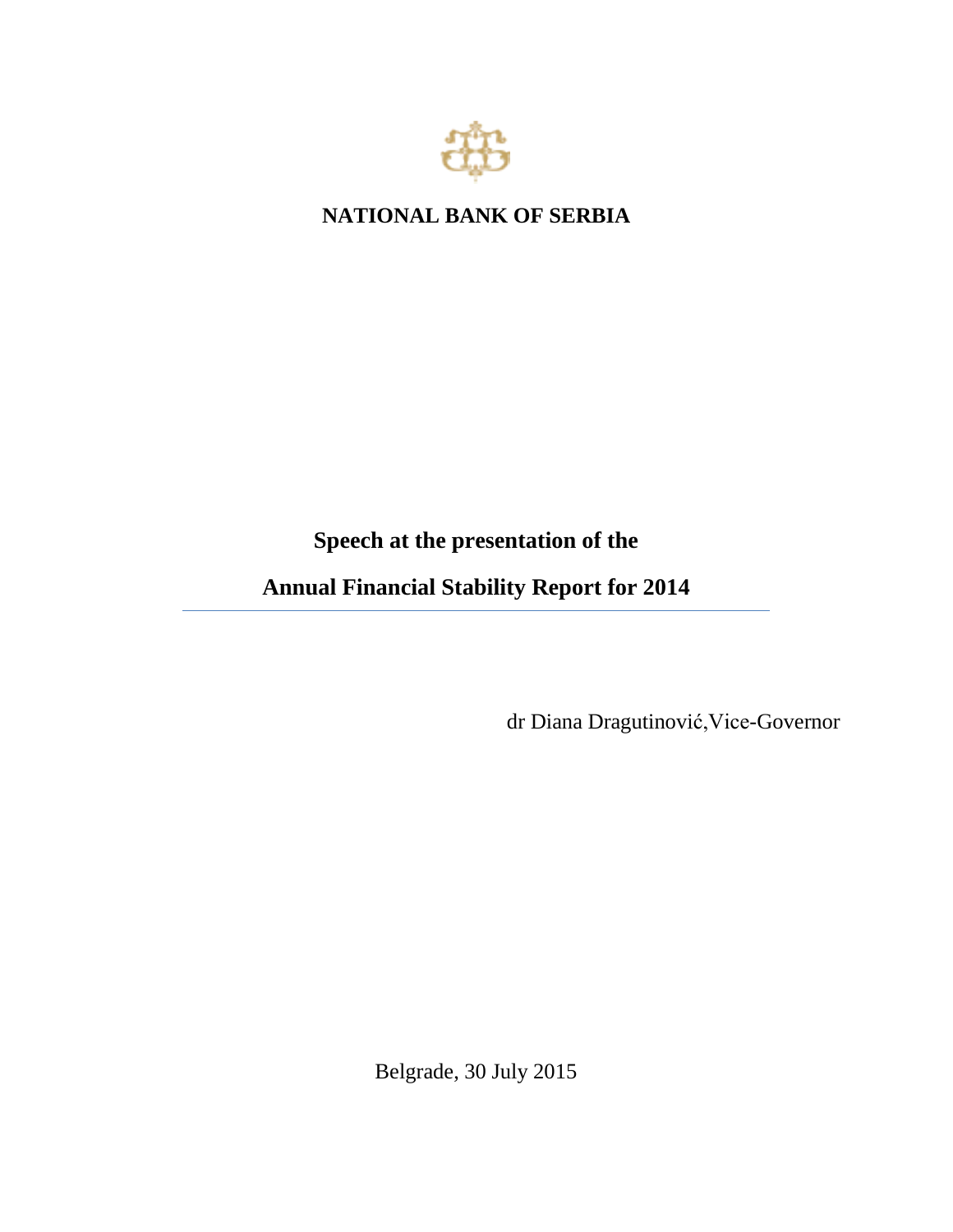## *Ladies and gentlemen, dear colleagues, friends and members of the press,*

I am pleased to see you at the presentation of the **Annual Financial Stability Report.** This is the first public presentation of the **Annual Financial Stability Report,** but not the first issue of the Report as you can see for yourselves on the NBS website!

Allow me to briefly touch on the past. **The Annual Financial Stability Report** replaced in 2011 the Financial Stability Report that was published from 2005 to 2010. And this was not only about a change in the name of the Report, but about an essential change in the content and focus of the publication: from looking back on the year behind to providing an assessment of financial stability over a one-year horizon. The change is attributable to the 2010 amendments to the Law on the National Bank of Serbia which entrusted the National Bank with an explicit mandate to contribute to the maintaining and strengthening of financial stability and to take measures to that effect. Let me remind you that financial stability has been our objective since 2003, but at the time this function boiled down solely to microprudential regulation and supervision (i.e. regulation and supervision of individual institutions).

Throughout history, crises have been the turning points that changed the tasks and practice of central banks. The most recent crisis made it obvious that macroprudential perspective is necessary if we are to understand instability and ways to address it. That is why in 2010 the National Bank was entrusted with a macroprudential mandate which encompasses regulation and supervision of the financial system as a whole. Macroprudential policy is the cornerstone of the new financial architecture; it is analytically complex and requires a strong research orientation of the National Bank.

The first message I wish to convey is that the mandate to contribute to the maintaining and strengthening of financial stability cannot be equated with guaranteeing the solvency of individual financial institutions. Banks are private undertakings. Their success depends on their strategy and management. The management is appointed by owners who guarantee with their funds to the bank's business partners. In a market economy, there will always be those who succeed and those who fail. Any entrepreneurial venture carries the risk of insolvency, and a business failure is a part of the normal functioning of a banking system. Hence, a system can be stable despite the fact that some banks are insolvent. On the other hand, the stability or financial health of each individual financial institution does not guarantee the stability of the system.

The stability of the system requires a clear ownership structure, oversight of payment operations, an adequate rate of capitalisation as a result of introducing new capital buffers apart from the regulatory minimum, the protection of depositors' interest, lender of last resort function and an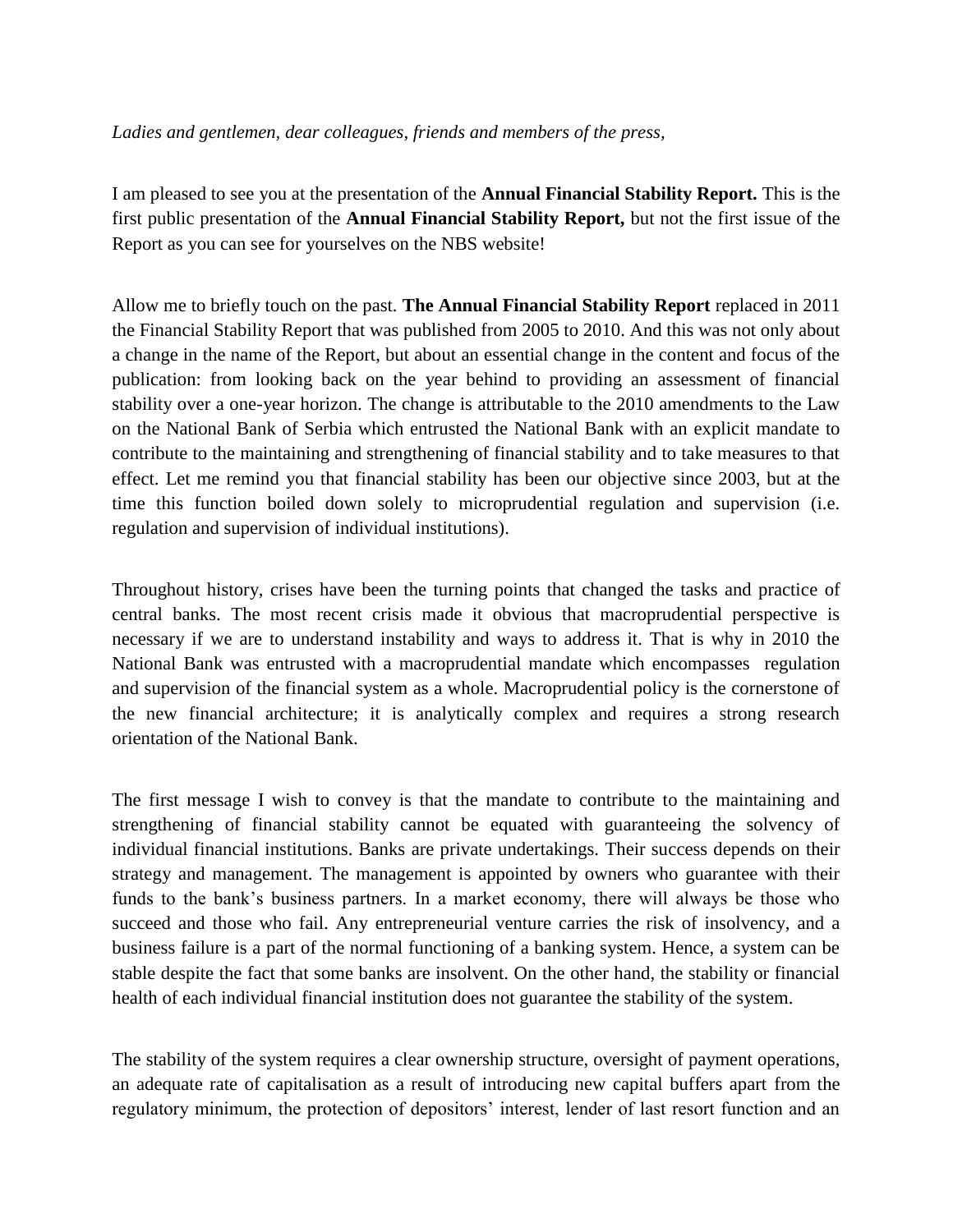exit strategy for insolvent institutions. Also, the most recent amendments to the central bank law adopted in 2015 broadened the National Bank's mandate even further, making the central bank also responsible for bank resolution.

## **What are the objectives of the Annual Financial Stability Report?**

The Annual Financial Stability Report is forward-looking and oriented towards the following functions:

1. Based on a true account of all relevant facts and analyses, it provides an overview of key risks which could jeopardise the stability of the system and an assessment of the banking sector's ability to absorb potential losses in case risks materialise.

2. It provides information that will help all financial market participants to manage their risks better. Namely, each financial institution manages its ratio of assumed risk and return, but not the consequences (external effects) that its behaviour and business model might cause in other segments of the financial system or the consequences of behaviour of other institutions.

3. It informs the public and participants in the financial market about the measures taken to mitigate risks (not only by the National Bank of Serbia and not only in Serbia).

4. It inspires a wider debate among experts on issues pertaining to financial stability and also encourages the National Bank to be as meticulous and accurate as possible in producing its reports.

All of these functions are aligned to help preserve confidence in financial institutions and financial stability.

#### **What are the sources of systemic risk?**

The sources of systemic risk can generally be classified into three broad categories: macroeconomic conditions or sectoral imbalances; risks from within the financial sector; and external or international sources of risk.

Macroeconomic environment represents a source of many risks to the financial system. In that regard, economic recession could lead to an increase in the share of non-performing loans which could affect the solvency of financial institutions and the overall functioning of the financial system. Potential problems in non-financial sectors (corporate and household) may spill over to the financial sector. Thus, for instance, excessive borrowing of households and corporates could significantly diminish their debt (loan) servicing capacity and jeopardise stability of the system.

Risks inherent in the financial system stem from problems generated in particular institutions, shared practices or shared exposure of financial institutions, but also from the financial conditions in the market. Insolvency of a systemically important institution may trigger problems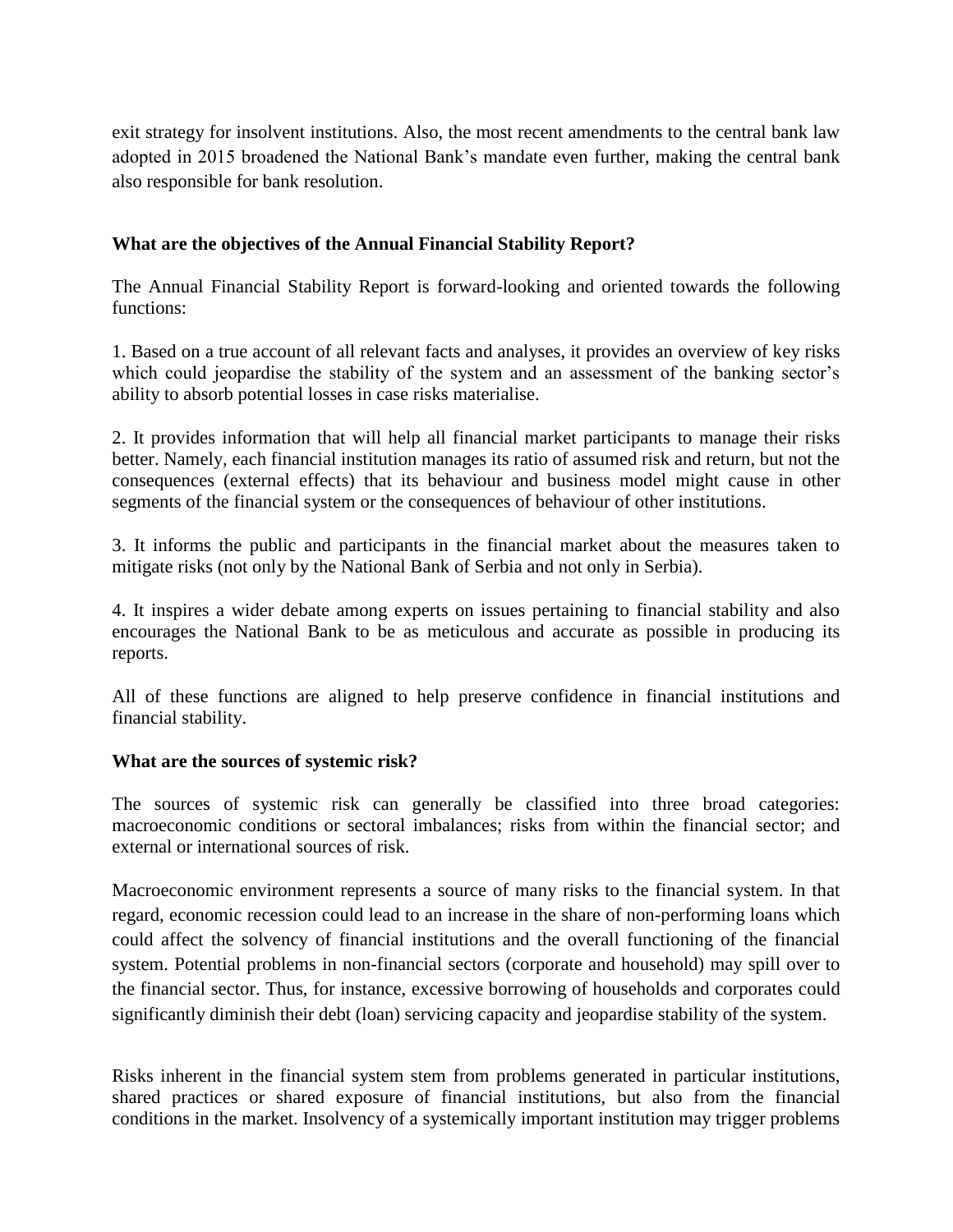in other financial institutions if they prove to be over-interconnected. Problems in a small institution may have systemic effects if they happen to be common to many such institutions.

External or international factors also have a significant bearing on financial stability. In an increasingly integrated global financial market, problems in one country may quickly spread to other countries. Besides, large financial institutions frequently operate in several countries, so the insolvency of one such institution may affect financial flows in each of the countries involved.

## **How do we assess system stability?**

The Report identifies and assesses risks using different approaches: (1) by analysing financial soundness indicators; (2) by analysing indicators based on market perception and investor expectations; (3) by carrying out macroprudential stress tests relying on mathematical models or computer simulations in the assessment of the effects of a significant rise in interest rates, high depreciation and long-term recession on the capital and profit of the banking system (stress tests are also used to assess the impact of a significant deposit outflow on banking sector liquidity); and (4) by applying network models to assess how insolvency of one financial institution may affect others due to their interconnectedness, as well as how an insolvency of one company (or a group of companies) may affect the banking system due to the shared exposure of banks to the same clients.

# *Ladies and gentlemen, dear colleagues, friends and members of the press,*

Let me leave you with the following points before I give the floor to the General Manager of the Financial Stability Department to present the key risks and the assessment of the stability of the Serbian banking system.

1. The banking system is stable. It could be in a better shape than it is today, and so it will!

2. The new banking regulation and institutional architecture in the EU, which is currently taking shape, is undoubtedly superior to the pre-crisis regime. The new regulation explicitly addresses financial stability, giving the regulatory authorities a number of tools to attain this goal.

3. Our aim is to make use of the new regulatory opportunities for strengthening and developing the system without losing the special edge our system has at this moment. This edge relates primarily to high capitalisation and liquidity!